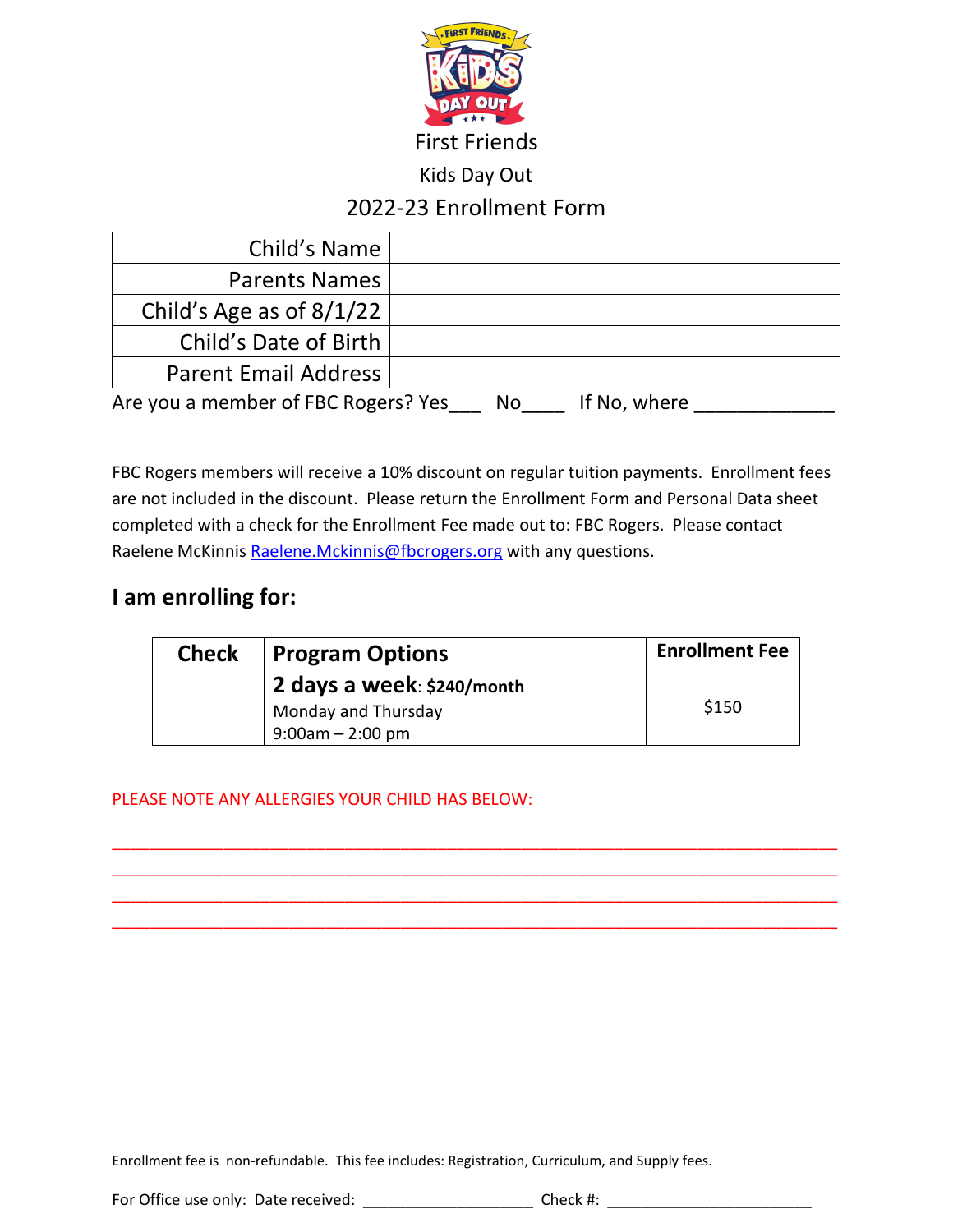

### **Child's Personal Data Sheet**

|                                                          |                                                                                                                                                                                                                                                                                                                                                                                                                                                                                                                                                                                                                                | Male or Female DOB: _____________________ |                                                                                                                                                                                       |  |
|----------------------------------------------------------|--------------------------------------------------------------------------------------------------------------------------------------------------------------------------------------------------------------------------------------------------------------------------------------------------------------------------------------------------------------------------------------------------------------------------------------------------------------------------------------------------------------------------------------------------------------------------------------------------------------------------------|-------------------------------------------|---------------------------------------------------------------------------------------------------------------------------------------------------------------------------------------|--|
|                                                          |                                                                                                                                                                                                                                                                                                                                                                                                                                                                                                                                                                                                                                |                                           |                                                                                                                                                                                       |  |
|                                                          |                                                                                                                                                                                                                                                                                                                                                                                                                                                                                                                                                                                                                                |                                           |                                                                                                                                                                                       |  |
|                                                          |                                                                                                                                                                                                                                                                                                                                                                                                                                                                                                                                                                                                                                |                                           |                                                                                                                                                                                       |  |
|                                                          |                                                                                                                                                                                                                                                                                                                                                                                                                                                                                                                                                                                                                                |                                           |                                                                                                                                                                                       |  |
|                                                          | Mother's Employer: _____________________________                                                                                                                                                                                                                                                                                                                                                                                                                                                                                                                                                                               |                                           | Work Phone: _________________________                                                                                                                                                 |  |
|                                                          |                                                                                                                                                                                                                                                                                                                                                                                                                                                                                                                                                                                                                                |                                           |                                                                                                                                                                                       |  |
|                                                          | Which of the above numbers should be called first if we need to contact you during KDO hours __________                                                                                                                                                                                                                                                                                                                                                                                                                                                                                                                        |                                           |                                                                                                                                                                                       |  |
| 2. Emergency Contact Information                         |                                                                                                                                                                                                                                                                                                                                                                                                                                                                                                                                                                                                                                |                                           |                                                                                                                                                                                       |  |
|                                                          |                                                                                                                                                                                                                                                                                                                                                                                                                                                                                                                                                                                                                                |                                           |                                                                                                                                                                                       |  |
|                                                          |                                                                                                                                                                                                                                                                                                                                                                                                                                                                                                                                                                                                                                |                                           |                                                                                                                                                                                       |  |
|                                                          |                                                                                                                                                                                                                                                                                                                                                                                                                                                                                                                                                                                                                                |                                           |                                                                                                                                                                                       |  |
|                                                          |                                                                                                                                                                                                                                                                                                                                                                                                                                                                                                                                                                                                                                |                                           |                                                                                                                                                                                       |  |
|                                                          | Is this person authorized to take child from the center: Yes_________ No_____                                                                                                                                                                                                                                                                                                                                                                                                                                                                                                                                                  |                                           |                                                                                                                                                                                       |  |
| Phone Number: ________________<br>3. Medical Information | Phone Number: ________________                                                                                                                                                                                                                                                                                                                                                                                                                                                                                                                                                                                                 |                                           | Name: 2008. [2010] Mame: 2010. [2010] Mame: 2010. [2010] Mame: 2010. [2010] Mame: 2010. [2010] Mame: 2010. [20<br>Relationship: ___________________<br>Phone Number: ________________ |  |
|                                                          |                                                                                                                                                                                                                                                                                                                                                                                                                                                                                                                                                                                                                                |                                           |                                                                                                                                                                                       |  |
|                                                          |                                                                                                                                                                                                                                                                                                                                                                                                                                                                                                                                                                                                                                |                                           |                                                                                                                                                                                       |  |
|                                                          |                                                                                                                                                                                                                                                                                                                                                                                                                                                                                                                                                                                                                                |                                           |                                                                                                                                                                                       |  |
|                                                          | I, ________________________________, (Mother, Father, Guardian) of, ________________________________, (child's name)<br>do hereby give my consent to the Director of First Friends Kid's Day Out, or their duly representative, for<br>said child to receive medical or surgical aid as may be deemed necessary and expedient by a duly licensed<br>or recognized physician or surgeon in case of an emergency, when the parents cannot be reached.<br>Consent is also given for the Director or their duly appointed representative to transport said child for<br>emergency medical treatment, if parents cannot be reached. |                                           |                                                                                                                                                                                       |  |
|                                                          |                                                                                                                                                                                                                                                                                                                                                                                                                                                                                                                                                                                                                                |                                           |                                                                                                                                                                                       |  |
|                                                          |                                                                                                                                                                                                                                                                                                                                                                                                                                                                                                                                                                                                                                |                                           |                                                                                                                                                                                       |  |